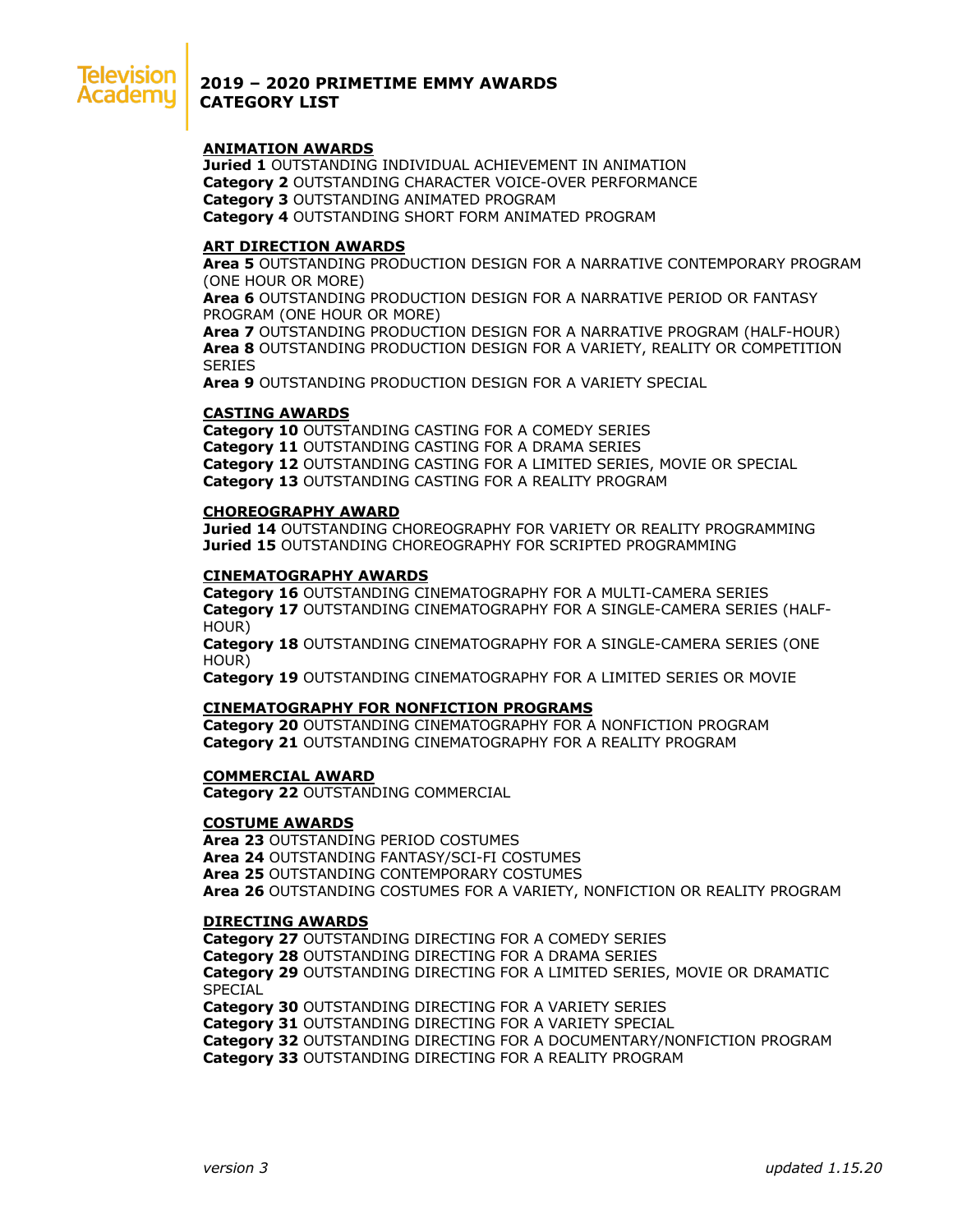# **PICTURE EDITING AWARDS FOR SINGLE-CAMERA AND MULTI-CAMERA PRODUCTIONS**

**Category 34** OUTSTANDING SINGLE-CAMERA PICTURE EDITING FOR A DRAMA SERIES **Category 35** OUTSTANDING SINGLE-CAMERA PICTURE EDITING FOR A COMEDY SERIES **Category 36** OUTSTANDING MULTI-CAMERA PICTURE EDITING FOR A COMEDY SERIES **Category 37** OUTSTANDING SINGLE-CAMERA PICTURE EDITING FOR A LIMITED SERIES OR MOVIE

**Area 38** OUTSTANDING PICTURE EDITING FOR VARIETY PROGRAMMING

## **PICTURE EDITING AWARDS FOR NONFICTION/REALITY PROGRAMMING**

**Category 39** OUTSTANDING PICTURE EDITING FOR A NONFICTION PROGRAM **Category 40** OUTSTANDING PICTURE EDITING FOR A STRUCTURED REALITY OR COMPETITION PROGRAM

**Category 41** OUTSTANDING PICTURE EDITING FOR AN UNSTRUCTURED REALITY PROGRAM

## **HAIRSTYLING AWARDS**

**Category 42** OUTSTANDING CONTEMPORARY HAIRSTYLING **Category 43** OUTSTANDING PERIOD AND/OR CHARACTER HAIRSTYLING **Category 44** OUTSTANDING CONTEMPORARY HAIRSTYLING FOR A VARIETY, NONFICTION OR REALITY PROGRAM

### **INTERACTIVE MEDIA AWARDS**

**Category 45** OUTSTANDING DERIVATIVE INTERACTIVE PROGRAM **Category 46** OUTSTANDING ORIGINAL INTERACTIVE PROGRAM **Category 47** OUTSTANDING INTERACTIVE EXTENSION OF A LINEAR PROGRAM **Juried 48** OUTSTANDING INNOVATION IN INTERACTIVE PROGRAMMING

### **LIGHTING DESIGN/LIGHTING DIRECTION AWARDS**

**Category 49** OUTSTANDING LIGHTING DESIGN/LIGHTING DIRECTION FOR A VARIETY **SERIES** 

**Category 50** OUTSTANDING LIGHTING DESIGN/LIGHTING DIRECTION FOR A VARIETY SPECIAL

# **MOTION AND TITLE DESIGN AWARDS**

**Category 51** OUTSTANDING MAIN TITLE DESIGN **Juried 52** OUTSTANDING MOTION DESIGN

#### **MAKEUP AWARDS**

**Category 53** OUTSTANDING CONTEMPORARY MAKEUP (NON-PROSTHETIC) **Category 54** OUTSTANDING PERIOD AND/OR CHARACTER MAKEUP (NON-PROSTHETIC) **Category 55** OUTSTANDING CONTEMPORARY MAKEUP FOR A VARIETY, NONFICTION OR REALITY PROGRAM (NON-PROSTHETIC)

**Area 56** OUTSTANDING PROSTHETIC MAKEUP FOR A SERIES, LIMITED SERIES, MOVIE OR **SPECIAL** 

## **MUSIC AWARDS**

**Category 57** OUTSTANDING MUSIC COMPOSITION FOR A SERIES (ORIGINAL DRAMATIC SCORE)

**Category 58** OUTSTANDING MUSIC COMPOSITION FOR A LIMITED SERIES, MOVIE OR SPECIAL (ORIGINAL DRAMATIC SCORE)

**Category 59** OUTSTANDING MUSIC COMPOSITION FOR A DOCUMENTARY SERIES OR SPECIAL (ORIGINAL DRAMATIC SCORE)

**Category 60** OUTSTANDING MUSIC DIRECTION

**Category 61** OUTSTANDING ORIGINAL MUSIC AND LYRICS

**Category 62** OUTSTANDING ORIGINAL MAIN TITLE THEME MUSIC

**Category 63** OUTSTANDING MUSIC SUPERVISION

#### **PERFORMER AWARDS**

**Category 64** OUTSTANDING LEAD ACTOR IN A COMEDY SERIES **Category 65** OUTSTANDING LEAD ACTOR IN A DRAMA SERIES **Category 66** OUTSTANDING LEAD ACTOR IN A LIMITED SERIES OR MOVIE **Category 67** OUTSTANDING LEAD ACTRESS IN A COMEDY SERIES **Category 68** OUTSTANDING LEAD ACTRESS IN A DRAMA SERIES **Category 69** OUTSTANDING LEAD ACTRESS IN A LIMITED SERIES OR MOVIE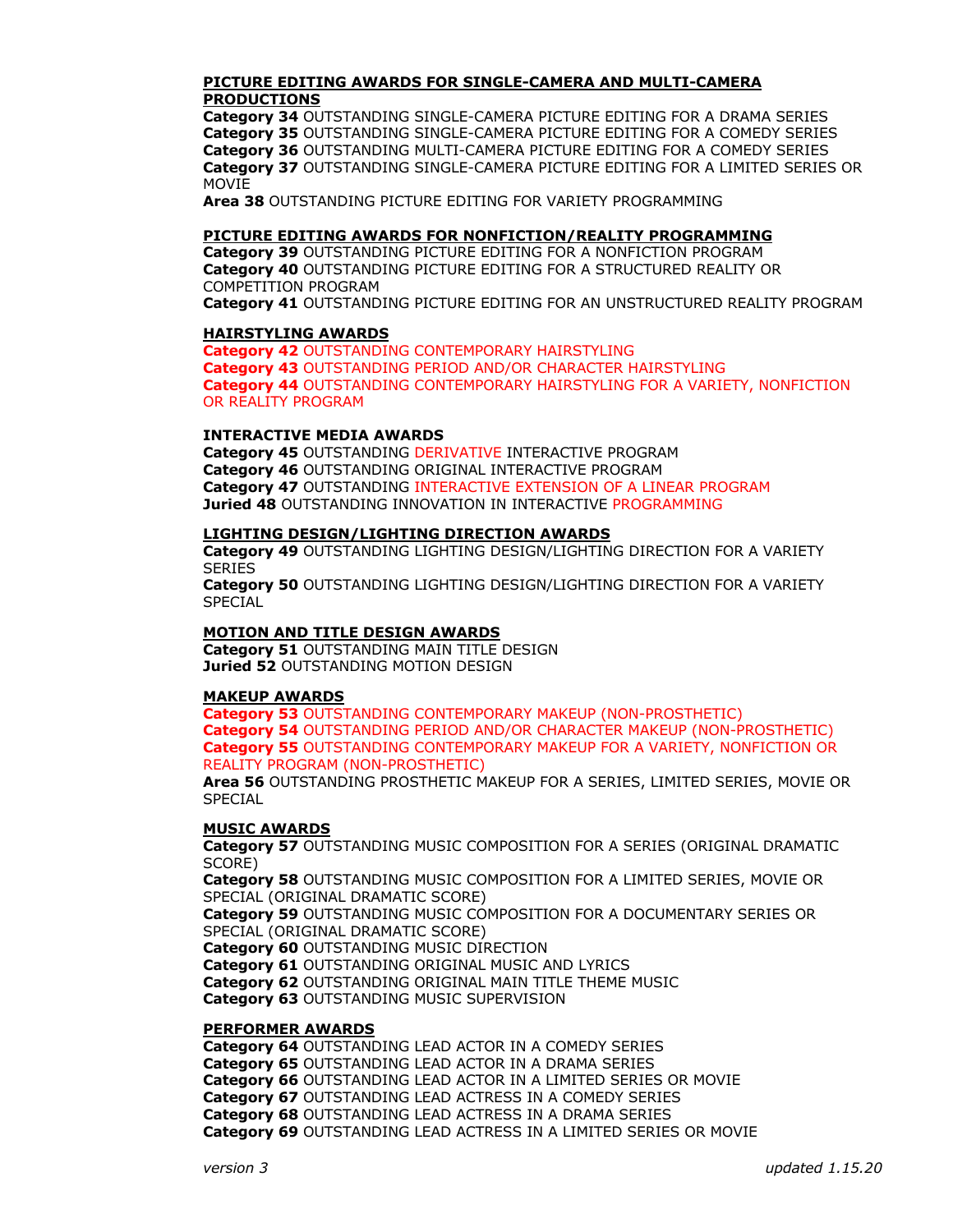**Category 70** OUTSTANDING SUPPORTING ACTOR IN A COMEDY SERIES **Category 71** OUTSTANDING SUPPORTING ACTOR IN A DRAMA SERIES **Category 72** OUTSTANDING SUPPORTING ACTOR IN A LIMITED SERIES OR MOVIE **Category 73** OUTSTANDING SUPPORTING ACTRESS IN A COMEDY SERIES **Category 74** OUTSTANDING SUPPORTING ACTRESS IN A DRAMA SERIES **Category 75** OUTSTANDING SUPPORTING ACTRESS IN A LIMITED SERIES OR MOVIE **Category 76** OUTSTANDING GUEST ACTOR IN A COMEDY SERIES **Category 77** OUTSTANDING GUEST ACTOR IN A DRAMA SERIES **Category 78** OUTSTANDING GUEST ACTRESS IN A COMEDY SERIES **Category 79** OUTSTANDING GUEST ACTRESS IN A DRAMA SERIES **Category 80** OUTSTANDING ACTOR IN A SHORT FORM COMEDY OR DRAMA SERIES **Category 81** OUTSTANDING ACTRESS IN A SHORT FORM COMEDY OR DRAMA SERIES **Category 82** OUTSTANDING NARRATOR **Category 83** OUTSTANDING HOST FOR A REALITY OR COMPETITION PROGRAM

## **PROGRAM AWARDS**

**Category 84** OUTSTANDING COMEDY SERIES **Category 85** OUTSTANDING DRAMA SERIES **Category 86** OUTSTANDING LIMITED SERIES **Category 87** OUTSTANDING TELEVISION MOVIE **Category 88** OUTSTANDING VARIETY TALK SERIES **Category 89** OUTSTANDING VARIETY SKETCH SERIES **Category 90** OUTSTANDING VARIETY SPECIAL (LIVE) **Category 91** OUTSTANDING VARIETY SPECIAL (PRE-RECORDED) **Category 92** OUTSTANDING SHORT FORM COMEDY OR DRAMA SERIES **Category 93** OUTSTANDING SHORT FORM VARIETY SERIES **Category 94** OUTSTANDING SHORT FORM NONFICTION OR REALITY SERIES **Area 95** OUTSTANDING CHILDREN'S PROGRAM

## **DOCUMENTARY/NONFICTION PROGRAMS**

**Area 96** OUTSTANDING DOCUMENTARY OR NONFICTION SPECIAL **Area 97** OUTSTANDING DOCUMENTARY OR NONFICTION SERIES **Area 98** OUTSTANDING HOSTED NONFICTION SERIES OR SPECIAL **Juried 99** EXCEPTIONAL MERIT IN DOCUMENTARY FILMMAKING

## **REALITY PROGRAMS**

**Category 100** OUTSTANDING STRUCTURED REALITY PROGRAM **Category 101** OUTSTANDING UNSTRUCTURED REALITY PROGRAM **Category 102** OUTSTANDING COMPETITION PROGRAM

## **SOUND EDITING AWARDS**

**Category 103** OUTSTANDING SOUND EDITING FOR A COMEDY OR DRAMA SERIES (ONE HOUR)

**Category 104** OUTSTANDING SOUND EDITING FOR A COMEDY OR DRAMA SERIES (HALF-HOUR) AND ANIMATION

**Category 105** OUTSTANDING SOUND EDITING FOR A LIMITED SERIES, MOVIE OR SPECIAL **Category 106** OUTSTANDING SOUND EDITING FOR A NONFICTION OR REALITY PROGRAM (SINGLE OR MULTI-CAMERA)

## **SOUND MIXING AWARDS**

**Category 107** OUTSTANDING SOUND MIXING FOR A COMEDY OR DRAMA SERIES (ONE HOUR)

**Category 108** OUTSTANDING SOUND MIXING FOR A LIMITED SERIES OR MOVIE **Area 109** OUTSTANDING SOUND MIXING FOR A COMEDY OR DRAMA SERIES (HALF-HOUR) AND ANIMATION

**Area 110** OUTSTANDING SOUND MIXING FOR A VARIETY SERIES OR SPECIAL **Area 111** OUTSTANDING SOUND MIXING FOR A NONFICTION OR REALITY PROGRAM (SINGLE OR MULTI-CAMERA)

# **SPECIAL VISUAL EFFECTS AWARDS**

**Category 112** OUTSTANDING SPECIAL VISUAL EFFECTS **Category 113** OUTSTANDING SPECIAL VISUAL EFFECTS IN A SUPPORTING ROLE